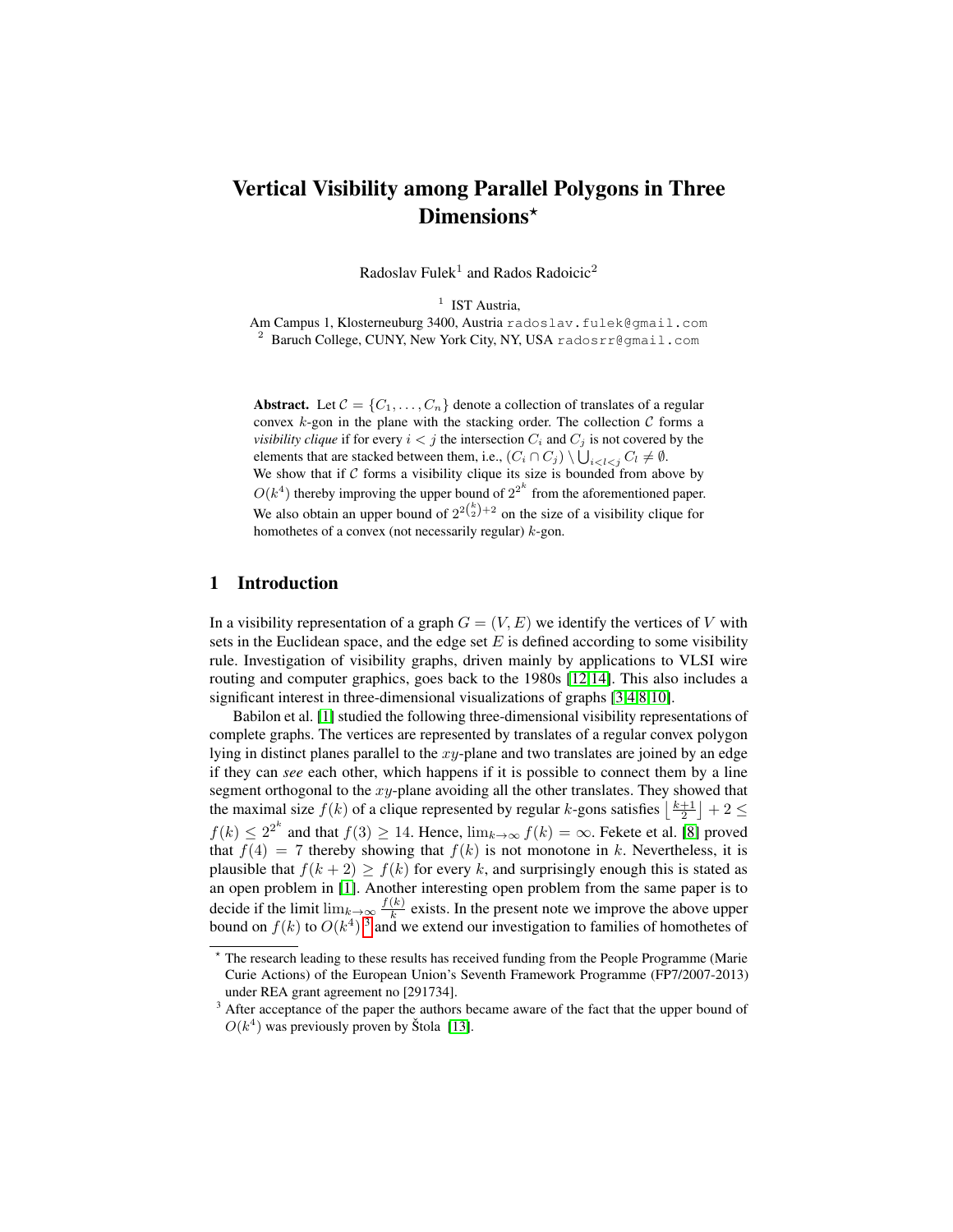general convex polygons. The main tool to obtain the result is Dilworth Theorem [\[6\]](#page-5-8), which was also used by Babilon et al. to obtain the doubly exponential bound in [\[1\]](#page-5-6). Roughly speaking, our improvement is achieved by applying Dilworth Theorem only once whereas Babilon et al. used its k successive applications.

Fekete et al. [\[8\]](#page-5-4) observed that a clique of arbitrary size can be represented by translates of a disc. Their construction can be adapted to translates of any convex set whose boundary is partially smooth, or to translates of possibly rotated copies of a convex polygon. The same is true for non-convex shapes, see Fig. [1.](#page-1-0)



<span id="page-1-0"></span>Fig. 1. A visibility clique formed by translates of a non-convex 4-gon.

An analogous question was extensively studied for arbitrary, i.e. not necessarily translates or homothetes of, axis parallel rectangles [\[3](#page-5-2)[,8\]](#page-5-4), see also [\[11\]](#page-5-9). Bose et al. [\[3\]](#page-5-2) showed that in this case a clique on 22 vertices can be represented. On the other hand, they showed that a clique of size 57 cannot be represented by rectangles.

For convenience, we restate the problem of Babilon et al. as follows. Let  $C =$  $\{C_1, \ldots, C_n\}$  denote a collection of sets in the plane with the *stacking order* given by the indices of the elements in the collection. By a standard perturbation argument, we assume that the boundaries of no three sets in  $C$  pass through a common point. The collection C forms a *visibility clique* if for every i and j,  $i < j$ , the intersection  $C_i$  and  $C_j$  is not covered by the elements that are stacked between them, i.e.,  $(C_i \cap C_j) \setminus \bigcup_{i < k < j} C_k \neq \emptyset$ . Note that reversing the stacking order of  $\mathcal C$  does not change the property of  $\mathcal C$  forming a visibility clique. We are interested in the maximum size of  $\mathcal{C}$ , if  $\mathcal{C}$  is a collection of translates and homothetes, resp., of a convex  $k$ -gon. We prove the following.

<span id="page-1-2"></span>Theorem 1. *If* C *is a collection of translates of a regular convex* k*-gon forming a visibility clique, the size of*  $\mathcal C$  *is bounded from above by*  $O(k^4)$ *.* 

<span id="page-1-3"></span>Theorem 2. *If* C *is a collection of homothetes of a convex* k*-gon forming a visibility clique, the size of*  $\mathcal C$  *is bounded from above by*  $2^{2{k \choose 2}+2}$ .

The paper is organized as follows. In Section [2](#page-1-1) we give a proof of Theorem [1.](#page-1-2) In Section [3](#page-4-0) we give a proof of Theorem [2.](#page-1-3) We conclude with open problems in Section [4.](#page-5-10)

### <span id="page-1-1"></span>2 Proof of Theorem [1](#page-1-2)

We let  $C = \{C_1, \ldots, C_n\}$  denote a collection of translates of a regular convex k-gon C in the plane with the stacking order given by the indices of the elements in the collection.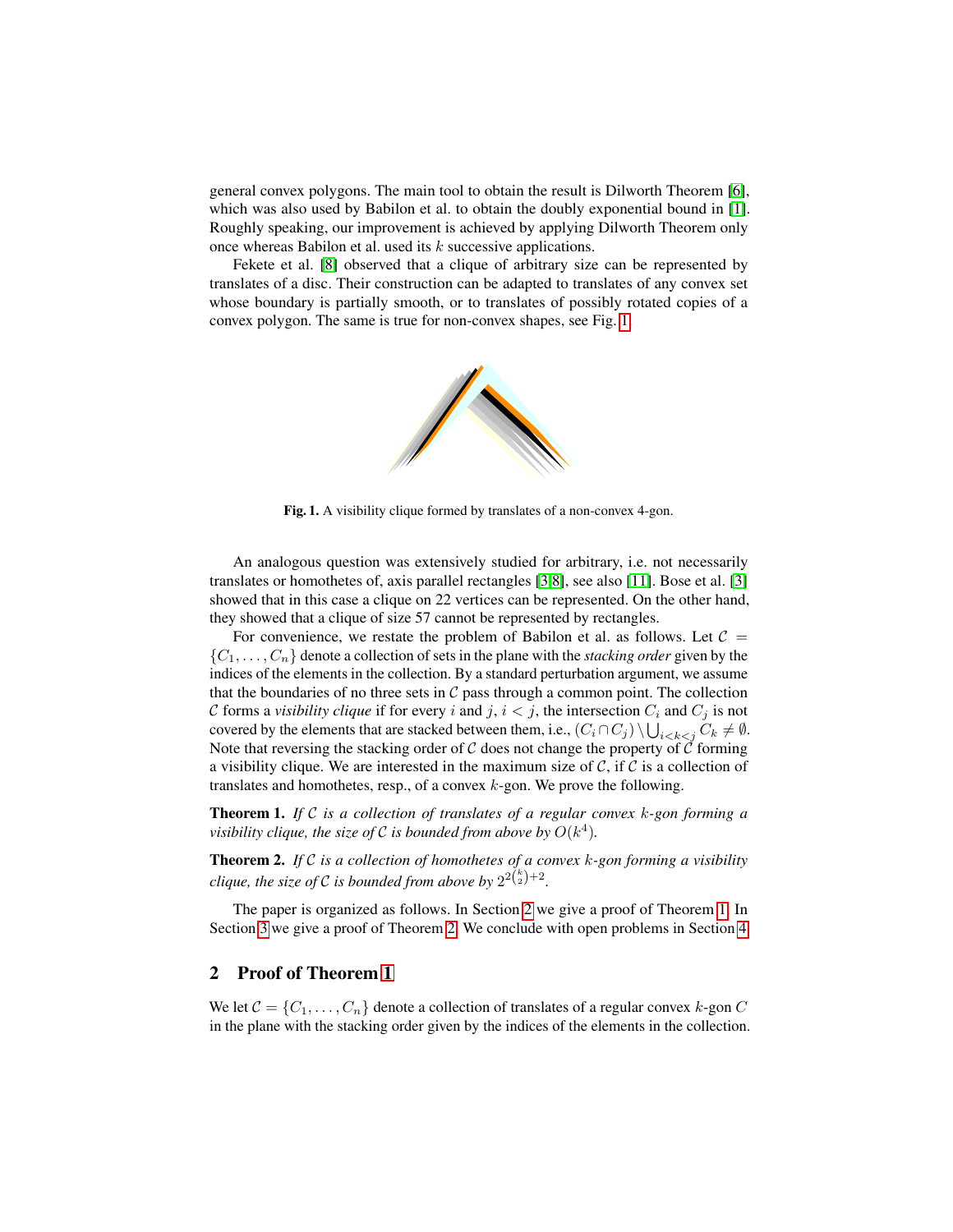Let  $c_i$  denote the center of gravity of  $C_i$ . We assume that C forms a visibility clique. We label the vertices of  $C$  by natural numbers starting in the clockwise fashion from the topmost vertex, which gets label 1. We label in the same way the vertices in the copies of C. The proof is carried out by successively selecting a large and in some sense regular subset of C. Let  $W_i$  be the convex wedge with the apex  $c_1$  bounded by the rays orthogonal to the sides of  $C_1$  incident to the vertex with label i. The set  $\mathcal C$  is *homogenous* if for every  $1 \leq i \leq k$  all the vertices of  $C_j$ 's with label i are contained in  $W_i$ . We remark that already in the proof of the following lemma our proof falls apart if C can be arbitrary or only centrally symmetric convex k-gon.

<span id="page-2-3"></span>Lemma 1. *If* C *is a regular* k*-gon then* C *contains a homogenous subset of size at least*  $\Omega\left(\frac{n}{k^2}\right)$ .

Let  $(C_{i_1}, \ldots, C_{i_n})$  be the order in which the ray bounding  $W_i$  orthogonal to the segment  $i[(i - 1) \bmod k]$  of  $C_1$  intersects the boundaries of  $C_i$ 's. The set C forms an *i*-staircase if the order  $(C_{i_1}, \ldots, C_{i_n})$  is the stacking order. As a direct consequence of Dilworth Theorem or Erdős–Szekeres Lemma [[6](#page-5-8)[,7\]](#page-5-11) we obtain that if  $\mathcal C$  is homogenous, it contains a subset of size at least  $\sqrt{|C|}$  forming an *i*-staircase.

A graph  $G = (\{1, \ldots, n\}, E)$  is a *permutation graph* if there exists a permutation  $\pi$ such that  $ij \in E$ , where  $i < j$ , iff  $\pi(i) > \pi(j)$ . Let  $G_i = (\mathcal{C}', E)$  denote a graph such that  $\mathcal{C}'$  is a homogenous subset of  $\mathcal{C}$ , and two vertices  $C'_j$  and  $C'_k$  of  $G_i$  are joined by an edge if and only if the orders in which the rays bounding  $W_i$  intersect the boundaries of  $C'_j$  and  $C'_k$  are reverse of each other. In other words, the boundaries of  $C'_j$  and  $C'_k$ intersect inside  $W_i$ , see Fig. [2\(a\).](#page-2-0) Thus,  $G_i$ 's form a family of permutation graphs sharing the vertex set. Note that every pair of boundaries of elements in  $\mathcal{C}'$  cross exactly twice.

Since for an even k a regular k-gon is centrally symmetric the graphs  $G_i$  and  $G_{i+k/2 \mod k}$  are identical. For an odd k, we only have  $G_i \subseteq G_{i+[k/2] \mod k} \cup$  $G_{i+1k/2\ell \mod k}$ . The notion of the *i*-staircase and homogenous set is motivated by the following simple observation illustrated by Fig. [2\(b\).](#page-2-1)

<span id="page-2-1"></span><span id="page-2-0"></span>

Fig. 2. (a) The wedge  $W_1$  containing all the copies of vertex 1. (b) The 1-staircase giving rise to a clique of size three in  $G_1$  and  $G_j$  for some j that cannot appear in a visibility clique.

<span id="page-2-2"></span>**Observation 1** If  $C'$  forms an *i*-staircase then there do not exist two indices *i* and *j*,  $i \neq j$ , such that both  $G_i$  and  $G_j$  contain the same clique of size three.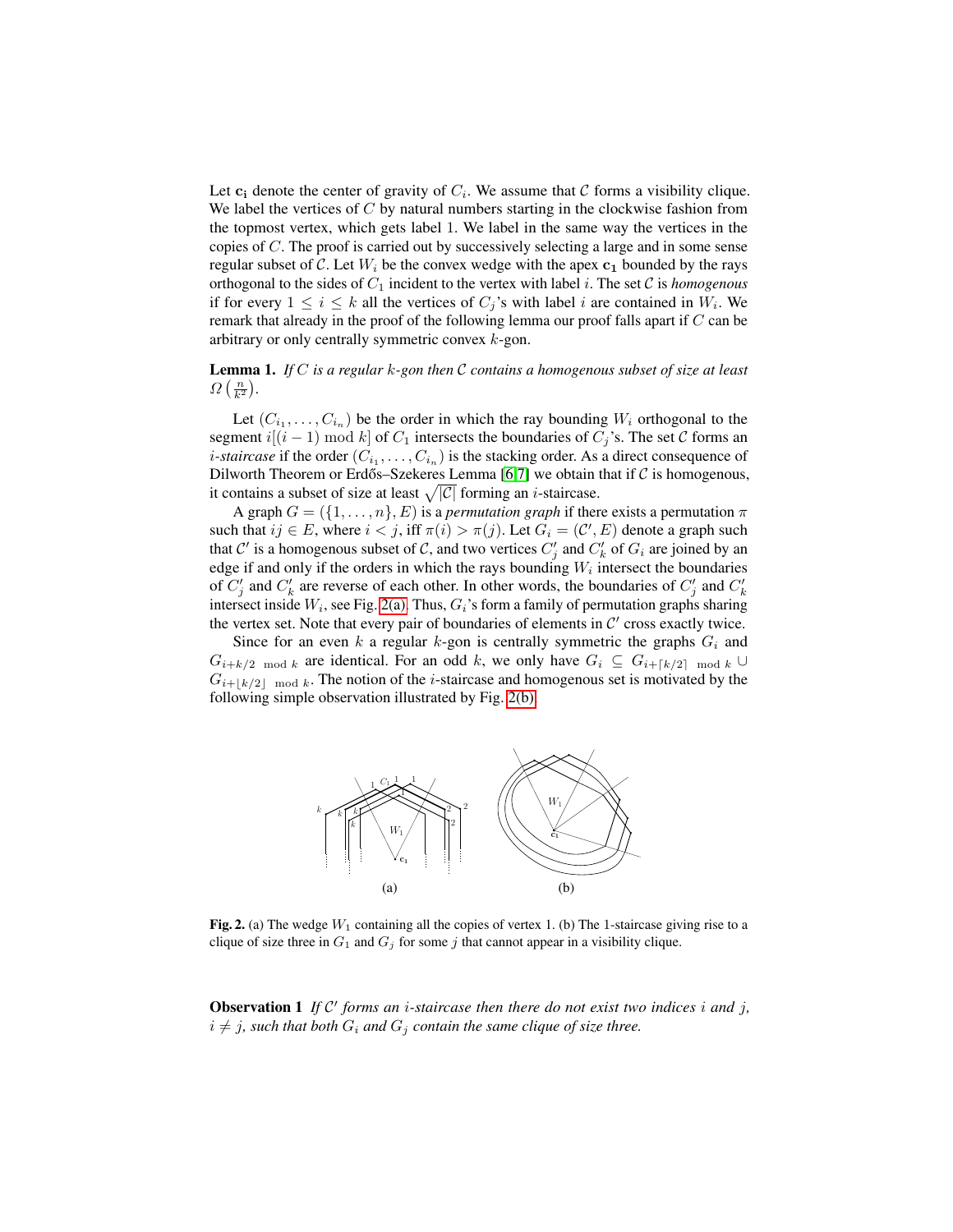The following lemma lies at the heart of the proof of Theorem [1.](#page-1-2)

<span id="page-3-2"></span>Lemma 2. Suppose that C' forms an *i*-staircase, and that there exists a pair of identical induced subgraphs  $G_i' \subseteq G_i$  and  $G_j' \subseteq G_j$ , where  $i \neq j$ , containing a matching of size *two. Then* C <sup>0</sup> *does not form a visibility clique.*

*Proof.* The lemma can be proved by a simple case analysis as follows. There are basically two cases to consider depending on the stacking order of the elements of  $\mathcal{C}'$  supporting the matching M of size two in  $G_i'$ . Let  $u_1, v_1$  and  $u_2, v_2$ , respectively, denote the vertices (or elements of  $C'$ ) of the first and the second edge in M, such that  $u_1$  is the first one in the stacking order. By symmetry and without loss of generality we assume that the ray R bounding W<sub>i</sub> orthogonal to the segment  $i[(i - 1) \mod k]$  of  $C_1$  intersects the boundary of  $u_1$  before intersecting the boundaries of  $u_2$ ,  $v_1$  and  $v_2$ , and the boundary of  $u_2$  before  $v_2$ .

First, we assume that R intersects the boundary of  $u_2$  before the boundary of  $v_1$ . In the light of Observation [1,](#page-2-2)  $u_1, v_1$  and  $u_2$  look combinatorially like in the Fig. [3\(a\).](#page-3-0) Then all the possibilities for the position of  $v_2$  cause that the first and last element in the stacking order do not see each other. Otherwise,  $R$  intersects the boundary of  $v_1$  before the boundary of  $u_2$ . In the light of Observation [1,](#page-2-2)  $u_1, v_1$  and  $u_2$  look combinatorially like in the Fig. [3\(b\),](#page-3-1) but then  $v_2$  cannot see  $u_1$ .

<span id="page-3-1"></span><span id="page-3-0"></span>

Fig. 3. The case analysis of possible combinatorial configurations of the boundaries of  $u_1, v_1, u_2$ and  $v_2$ , after the first three boundaries were fixed. (a) If R intersects the boundary of  $u_2$  before  $v_1$ the first and the last element in the stacking order cannot see each other. (b) If  $R$  intersects the boundary of  $v_1$  before  $u_2$  then  $u_1$  cannot see  $v_2$ .

Finally, we are in a position to prove Theorem [1.](#page-1-2) We consider two cases depending on whether  $k$  is even or odd. First, we treat the case when  $k$  is even which is easier.

Thus, let C be a regular convex  $k$ -gon for an even  $k$ . By Lemma [1](#page-2-3) and Dilworth Theorem we obtain a homogenous subset C' of C of size at least  $\Omega(\sqrt{\frac{n}{k^2}})$  forming a 1-staircase. Note that for C' the hypothesis of Lemma [2](#page-3-2) is satisfied with  $i = 1$  and  $j = 1 + k/2$ . Since C' forms a visibility clique, the graph  $G_1$  does not contain a matching of size two. Hence,  $G_1 = (\mathcal{C}' = \mathcal{C}_1, E)$  contains a dominating set of vertices  $\mathcal{C}'_1$  of size at most two. Let  $\mathcal{C}_2 = \mathcal{C}_1 \setminus \mathcal{C}'_1$ . Note that  $\mathcal{C}_2$  forms a 2-staircase and that the hypothesis of Lemma [2](#page-3-2) is satisfied with  $C' = C_2$ ,  $i = 2$  and  $j = 2 + k/2 \mod k$ .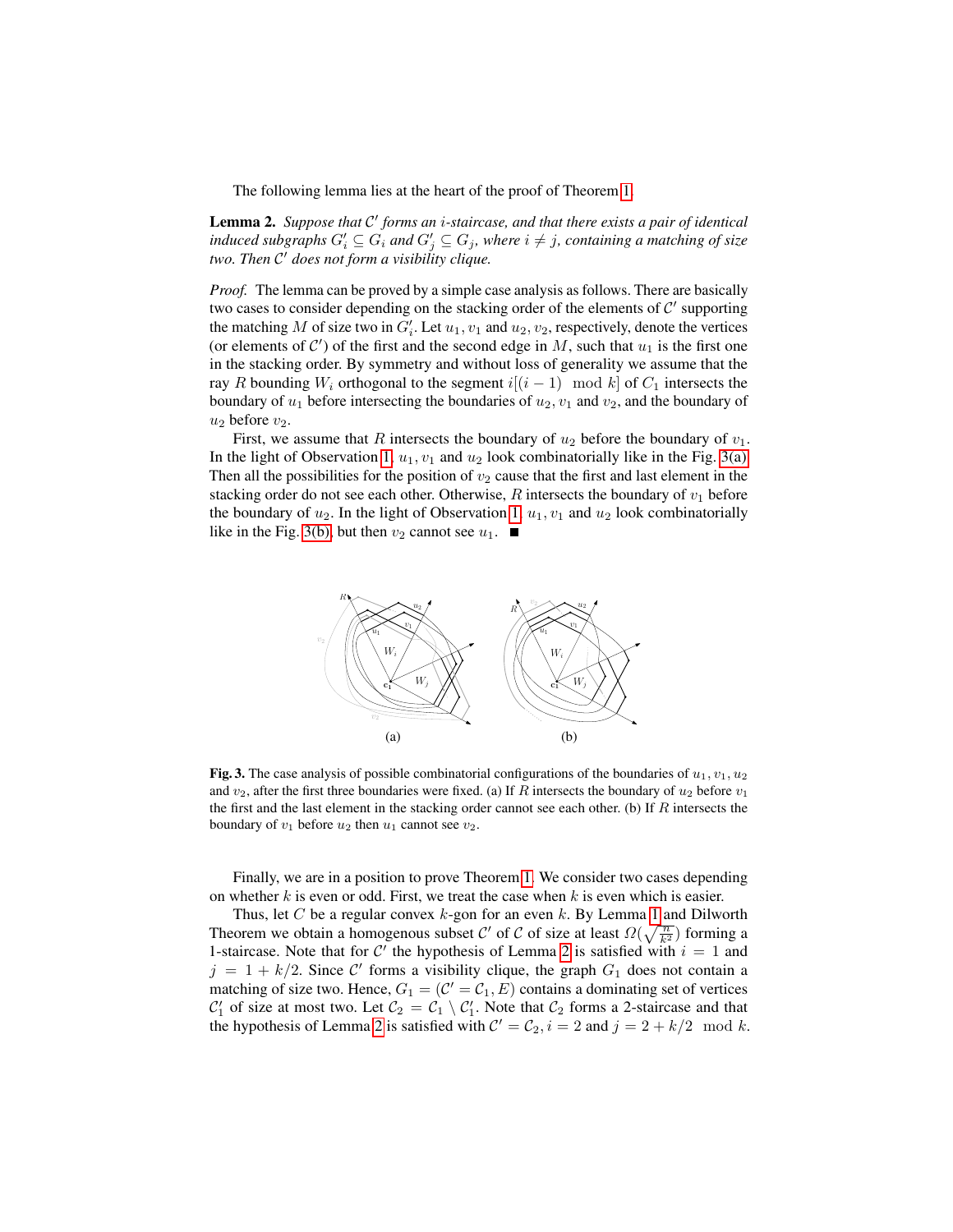Thus,  $G_2 = (\mathcal{C}_2, E)$  contains a dominating set of vertices  $\mathcal{C}'_2$  of size at most two. Hence,  $C_3 = C_2 \setminus C'_2$  forms a 3-staircase. In general,  $C_i = C_{i-1} \setminus C'_{i-1}$  forms an *i*-staircase and the hypothesis of Lemma [2](#page-3-2) is satisfied with  $C' = C_i$ ,  $i = i$  and  $j = i + k/2 \mod k$ . Note that  $|\mathcal{C}_{k/2+1}| \leq 1$ . Thus,  $|\mathcal{C}'| \leq k+1$ . Consequently,  $n = O(k^4)$ .

In the case when  $k$  is odd we proceed analogously as in the case when  $k$  was even except that for  $C'$  as defined above the hypothesis of Lemma [2](#page-3-2) might not be satisfied, since we cannot guarantee that  $G_i$  and  $G_j$  are identical for some  $i \neq j$ . Nevertheless, since the two tangents between a pair of intersecting translates of a convex  $k$ -gon in the plane are parallel we still have  $G_i \subseteq G_{i+\left[\frac{k}{2}\right]\mod k} \cup G_{i+\left[\frac{k}{2}\right]\mod k}$  The previous property will help us to find a pair of identical induced subgraphs in  $G_i$ , and  $G_{i+\left\lceil \frac{k}{2}\right\rceil \mod k}$  or  $G_{i+\lfloor \frac{k}{2} \rfloor \mod k}$  to which Lemma [2](#page-3-2) can be applied, if  $G_i$  contains a matching M of size c, where c is a sufficiently big constant determined later. It will follow that  $G_i$  does not contain a matching of size  $c$ , and thus, the inductive argument as in the case when  $k$  was even applies. (Details will appear in the full version.)

## <span id="page-4-0"></span>3 Homothetes

The aim of this section is to prove Theorem [2.](#page-1-3) Let  $C$  denote a convex polygon in the plane. Let  $C = \{C_1, C_2, \ldots, C_n\}$  denote a finite set of homothetes of C with the stacking order. Unlike as in previous sections, this time we assume that the indices correspond to the order of the centers of gravity of  $C_i$ 's from left to right. Let  $c_i$  denote the center of gravity of  $C_i$ . Let  $x(\mathbf{p})$  and  $y(\mathbf{p})$ , resp., denote x and y-coordinate of p. Thus, we assume that  $x(c_1) < x(c_2) < \ldots < x(c_n)$ 

Suppose that  $\mathcal C$  forms a visibility clique. Similarly as in the previous sections we label the vertices of C by natural numbers starting in the clockwise fashion from the topmost vertex, which gets label 1. We label in the same way the vertices in the copies of C. Consider the poset  $(C, \subset)$  and note that it contains no chain of size five. By Dilworth theorem it contains an anti-chain of size at least  $\frac{1}{4}|\mathcal{C}|$ . Since we are interested only in the order of magnitude of the size of the biggest visibility clique, from now on we assume that no pair of elements in  $\mathcal C$  is contained one in another.

Every pair of elements in  $C$  has exactly two common tangents, since every pair intersect and no two elements are contained one in another. We color the edges of the clique  $G = (\mathcal{C}, \binom{\mathcal{C}}{2})$  as follows. Each edge  $C_i C_j$ ,  $i < j$ , is colored by an ordered pair, in which the first component is an unordered pair of vertices of  $G$  supporting the common tangents of  $C_i$  and  $C_j$ , and the second pair is an indicator equal to one if  $C_i$  is below  $C_j$ in the stacking order, and zero otherwise.

<span id="page-4-1"></span>Lemma 3. *The visibility clique* G *does not contain a monochromatic path of length two of the form*  $C_iC_jC_k$ ,  $i < j < k$ .

We say that a path  $P = C_1 C_2 \dots C_k$  in G is monotone if  $x(\mathbf{c_1}) < x(\mathbf{c_2}) < \dots < x(\mathbf{c_k})$ . It was recently shown [\[9,](#page-5-12) Theorem 2.1] that if we color the edges of an ordered complete graph on  $2^c + 1$  vertices with c colors we obtain a monochromatic monotone path of length two. We remark that this result is tight and generalizes Erdős–Szekeres Lemma [[7\]](#page-5-11). Thus, if G contains more than  $2^{2{k \choose 2}+2}$  vertices it contains a monochromatic path of length two which is a contradiction by Lemma [3.](#page-4-1)